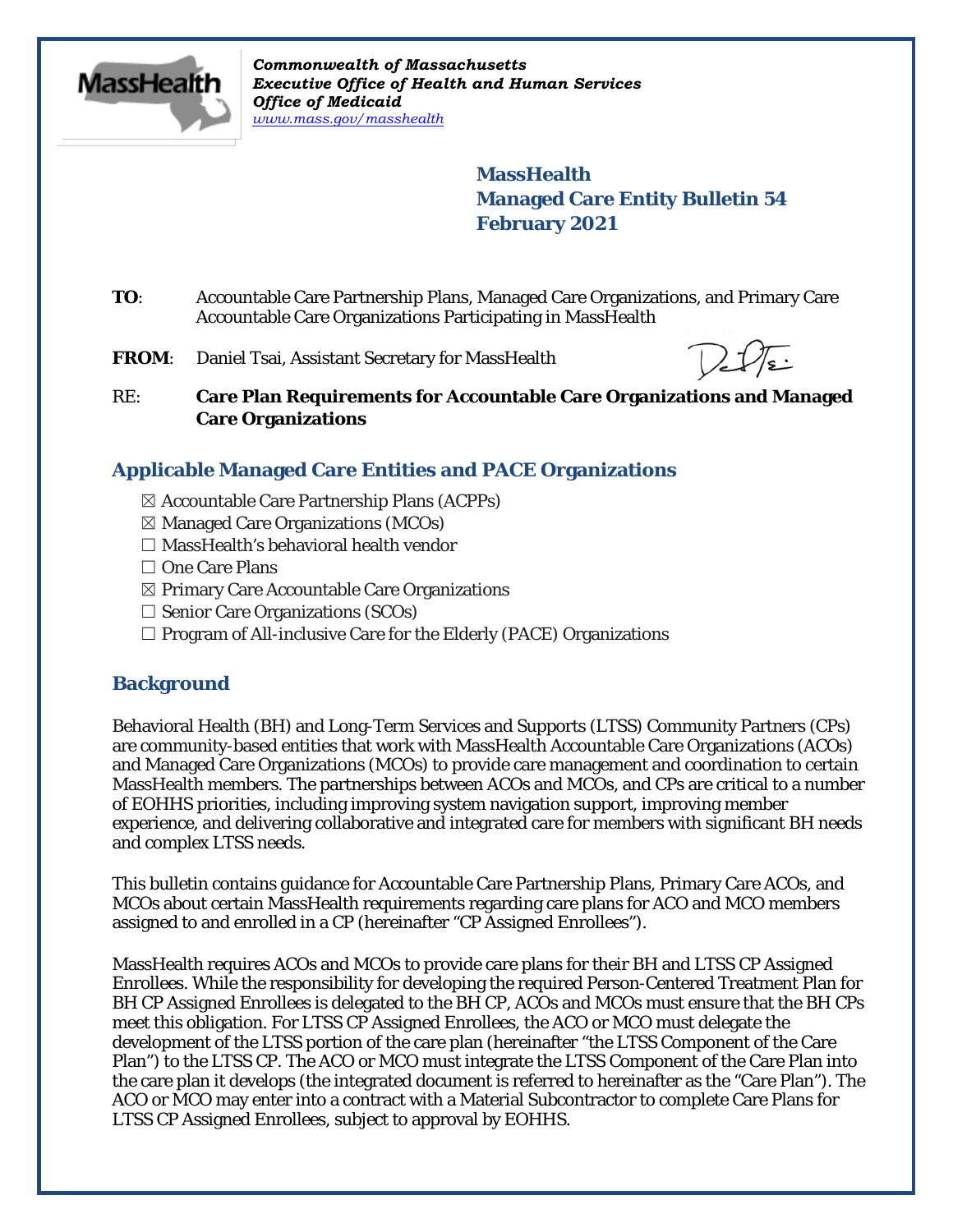**MassHealth Managed Care Entity Bulletin 54 February 2021 Page 2 of 3**

Additionally, the ACO or MCO is responsible for ensuring that the CP Assigned Enrollee's Primary Care Provider (PCP) or PCP designee reviews, approves, and signs the member's care plan. The PCP's or PCP designee's signature may be provided electronically as set forth in this bulletin.

### **Roles and Responsibilities in Care Plan Development and Approval**

ACOs and MCOs must provide care plans to BH and LTSS CP Assigned Enrollees pursuant to their contracts with EOHHS<sup>[1](#page-1-0)</sup> and as further specified by EOHHS. Through this bulletin, MassHealth is providing guidance to ACOs and MCOs regarding the following specific obligations and expectations related to care plans for CP Assigned Enrollees:

- The ACO or MCO must delegate the development of the Person-Centered Treatment Plan for BH CP Assigned Enrollees to the BH CP. The BH CP is responsible for ensuring that the Person-Centered Treatment Plan is signed or otherwise approved by the CP Assigned Enrollee, and for obtaining PCP or PCP designee approval and signature.
- The ACO or MCO must develop the Care Plan for LTSS CP Assigned Enrollees with the member and must delegate the development of the LTSS Component of the Care Plan to the LTSS CP. The ACO or MCO must integrate the LTSS Component of the Care Plan into the Care Plan it develops and is responsible for ensuring the integrated Care Plan is signed or otherwise approved by the CP Assigned Enrollee and signed and approved by the member's PCP or PCP designee. The ACO or MCO may contract with a Material Subcontractor to complete its portion of the Care Plan for LTSS Assigned Enrollees, subject to approval by EOHHS.

# **PCP or PCP Designee Signature and Approval of the Care Plan**

As set forth in the ACO and MCO Contracts,<sup>2</sup> the CP Assigned Enrollee's PCP or PCP designee is required to document approval of the member's care plan. This includes the Person-Centered Treatment Plan developed by the BH CP and the integrated Care Plan described above.

PCP or PCP designee approval must be conveyed in the form of a signature by the PCP or PCP designee. Electronic signatures are permissible, but must be specific to the document being signed, and must be originated by the signatory. An electronic signature may be provided through an EMR or other care management system, but an auto-sign function or a batch-sign function is insufficient to meet this contractual obligation.

The PCP or PCP designee is required to review and approve the care plan prior to signature, including electronic signature, in a timely manner to support the CP's ability to implement the care plan and provide CP supports. The PCP or PCP Designee's signature is not intended to indicate receipt of the care plan, but instead, such signature conveys approval of the care plan.

 $\overline{a}$ 

<span id="page-1-0"></span><sup>1</sup> Third Amended and Restated ACPP Contract Section 2.5(D); Third Amended and Restated PCACO Contract Section 2.3(D); Third Amended and Restated MCO ACO Contract Section 2.5(D); Third Amended and Restated MCO Contract Section 2.5(D).

<span id="page-1-1"></span><sup>2</sup> Third Amended and Restated ACPP Contract Section 2.5(D)(2)(d)(6); Third Amended and Restated PCACO Contract Section 2.3(D)(2)(d)(6); Third Amended and Restated MCO ACO Contract Section 2.5(D)(2)(c)(6); Third Amended and Restated MCO Contract Section 2.5(D)(2)(d)(6).